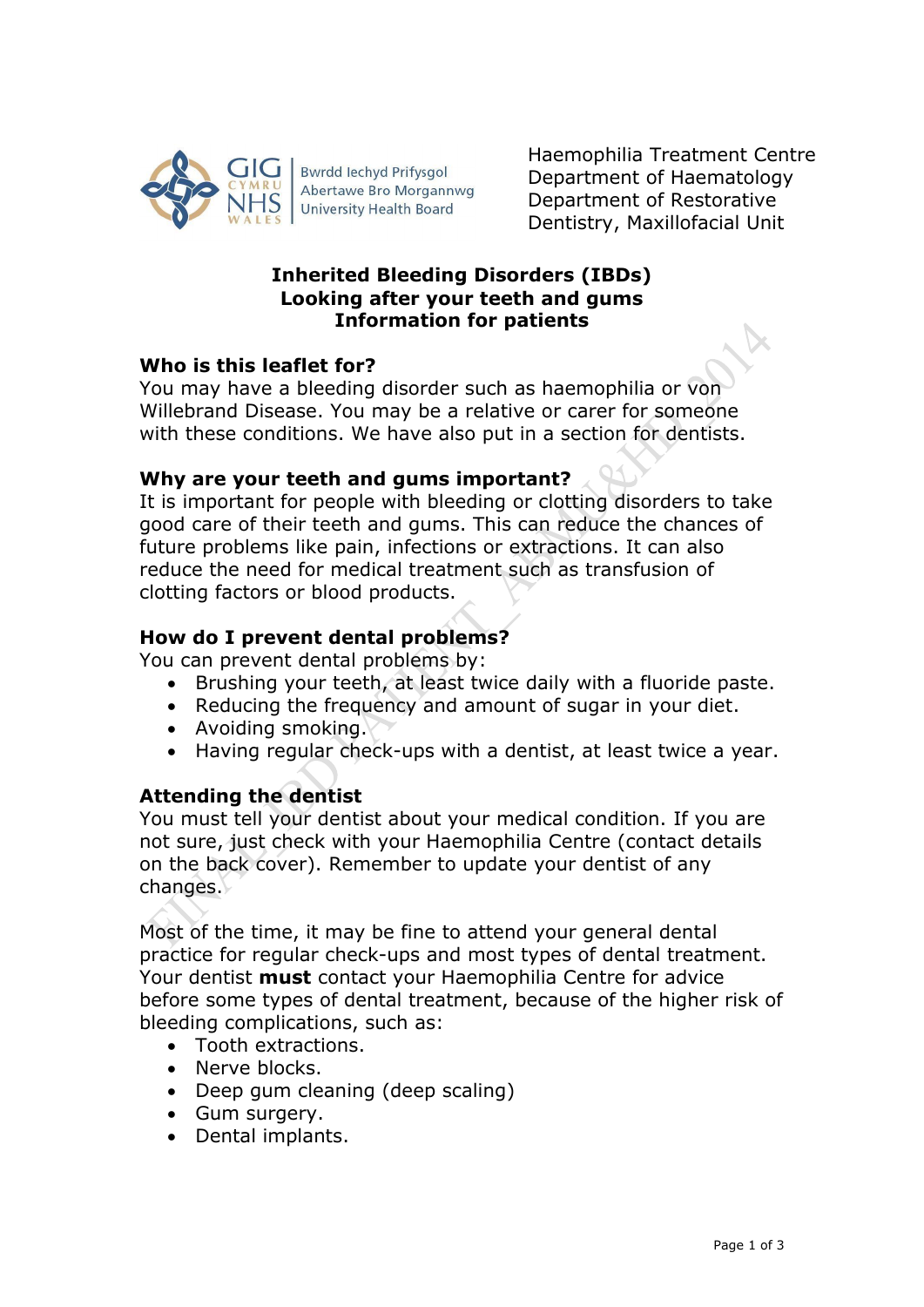### **Frequently asked questions**

### **Can I use my local dentist?**

Yes, you can use your local dentist for most of your dental care. Many of us like getting a full range of dental care in a convenient location. Your local dentist may be able to do many aspects of treatment. However, this depends on two things; the severity of your condition and type of dental treatment you need.

If you or your dentist needs more advice, please contact your Haemophilia Centre on 01792 200368 (Mon– Fri 9 to 5).

### **Should I brush my teeth if my gums bleed?**

Bleeding gums are a sign of gum disease. Commonly, people notice this when brushing their teeth. Sometimes, people avoid brushing due to the bleeding. In fact, this makes the problem worse in the long term. If gum disease progresses, teeth can become loose and eventually be lost. We recommend a soft or medium toothbrush with a small head. This should be used with a pea-sized amount of toothpaste containing fluoride, at least twice a day. Electric toothbrushes are also very effective.

### **What if my gums continue to bleed despite brushing regularly?**

If your gums continue to bleed, then seek advice from your dentist. Your dentist might recommend methods for brushing and cleaning your teeth more effectively.

Your bleeding disorder may mean that your gums bleed a little more easily and for a little longer until the gums heal. Your dentist and/ or hygienist may also recommend professional cleaning. Often, patients are advised to take Tranexamic acid tablets or mouthwash before and after professional teeth cleaning.

### **What is Tranexamic acid?**

Tranexamic acid prevents blood clots from breaking down and helps to stop bleeding.

### **What happens if I need a tooth extracted?**

This **must** always be co-ordinated by your Haemophilia Centre. They will arrange this with your dentist or a Specialist Dentist Centre (SDC). They will advise about the need for factor replacement therapy based on the severity of your bleeding disorder. Tranexamic acid tablets and/or mouthwash are also normally prescribed before and after the extraction. In addition the dentist may stitch the wound and use a special surgical pack to stop any bleeding.